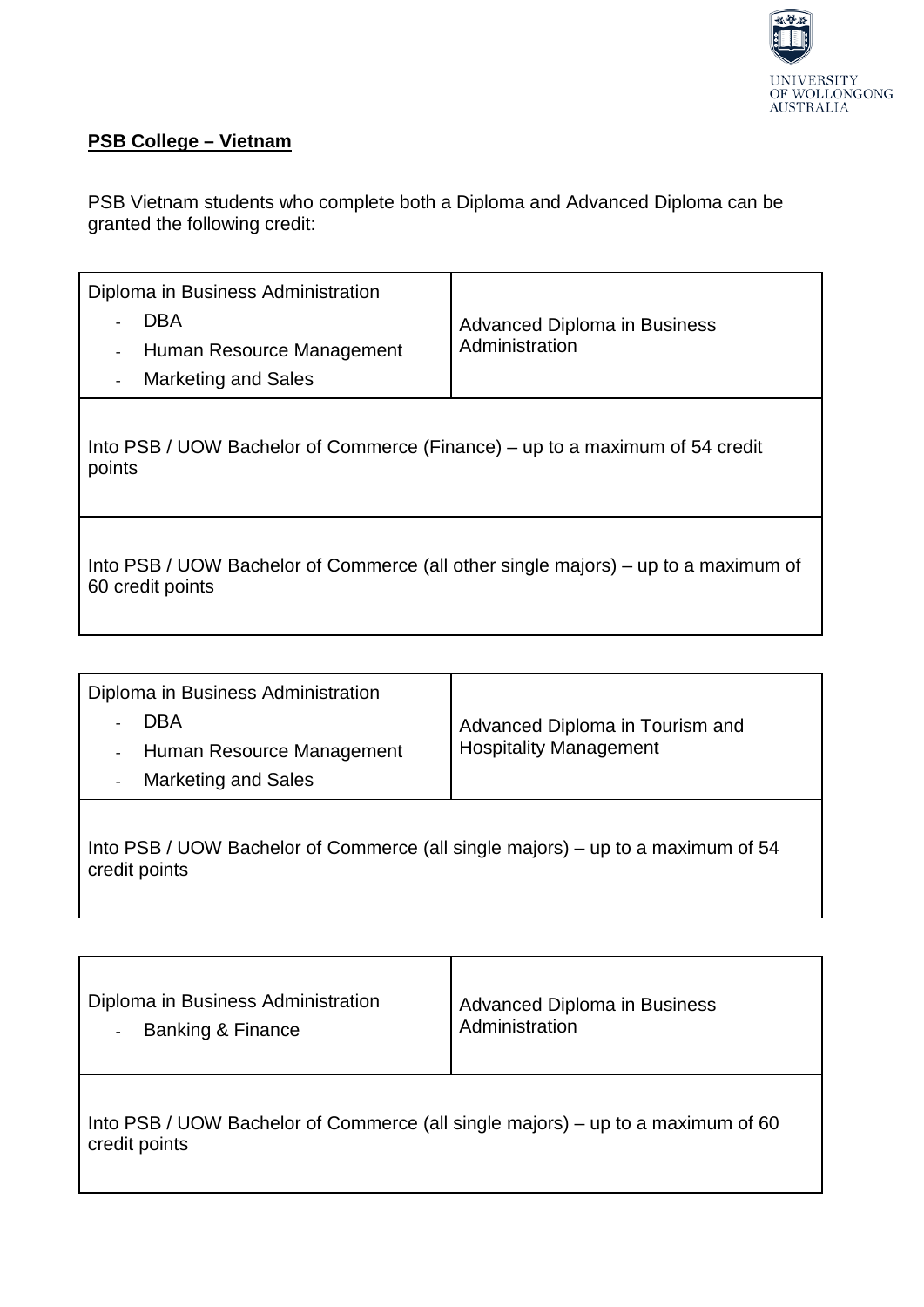

Diploma in Business Administration - Banking & Finance Advanced Diploma in Tourism and Hospitality Management

Into PSB / UOW Bachelor of Commerce (all single majors) – up to a maximum of 60 credit points

For our internal purposes, please note:

| Diploma in Business Administration<br><b>DBA</b><br>Human Resource Management<br><b>Marketing and Sales</b>                                                                            | <b>Advanced Diploma in Business</b><br>Administration |  |
|----------------------------------------------------------------------------------------------------------------------------------------------------------------------------------------|-------------------------------------------------------|--|
| Into PSB / UOW Bachelor of Commerce (Finance) – up to a maximum of 54 credit<br>points<br>COMM113; MARK101; MGNT102; MGNT110; MARK205; 12 USP @ 100L; 12 USP @<br>200L                 |                                                       |  |
| Into PSB / UOW Bachelor of Commerce (all other single majors) – up to a maximum of<br>60 credit points<br>COMM113; MARK101; MGNT102; MGNT110; MARK205; 12 USP @ 100L; 18 USP @<br>200L |                                                       |  |

| Diploma in Business Administration<br>- DBA            | Advanced Diploma in Tourism and<br><b>Hospitality Management</b> |
|--------------------------------------------------------|------------------------------------------------------------------|
| - Human Resource Management                            |                                                                  |
| <b>Marketing and Sales</b><br>$\overline{\phantom{a}}$ |                                                                  |
|                                                        |                                                                  |

Into PSB / UOW Bachelor of Commerce (all single majors) – up to a maximum of 54 credit points

COMM113; MARK101; MGNT110; 12 USP @ 100L; 24 USP @ 200L